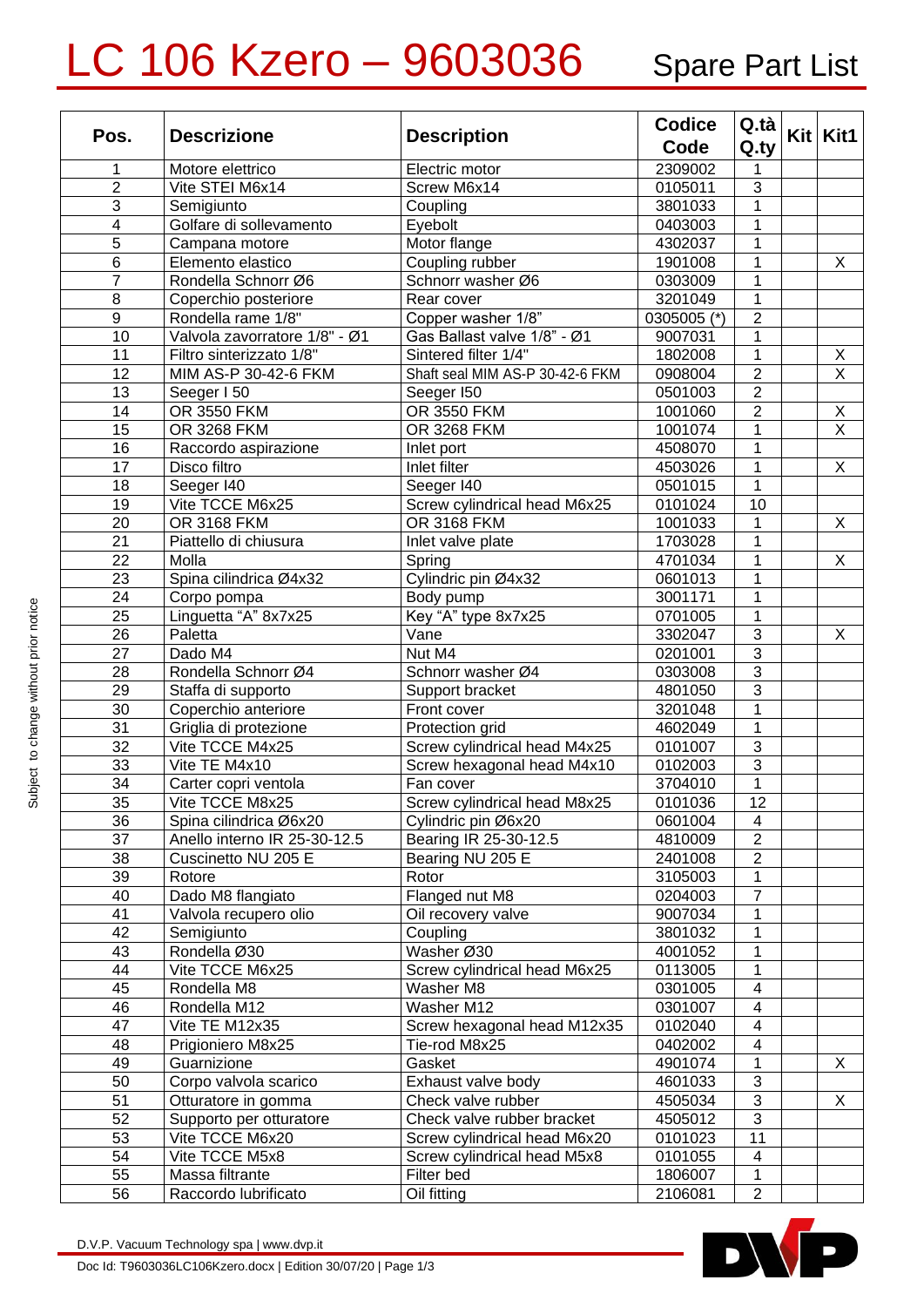## LC 106 Kzero - 9603036 Spare Part List

| 57 | Tubo di lubrificazione                  | Oil pipe                               | 5003059     |   |   |   |
|----|-----------------------------------------|----------------------------------------|-------------|---|---|---|
| 58 | Guarnizione                             | Gasket                                 | 4901075     | 2 |   | X |
| 59 | Coperchio riscontro filtro              | Filter comparison cover                | 5202108     |   |   |   |
| 60 | Coperchio serbatoio posteriore          | Rear tank cover                        | 5202107     |   |   |   |
| 61 | Tappo 1/4" + OR FKM                     | Knob 1/4" + OR FKM                     | 1110008     |   |   |   |
| 62 | Filtro depuratore                       | Oil mist eliminator                    | 1801033     |   | X | X |
| 63 | Pistoncino premi filtro                 | Exhaust filter pin                     | 4803029     |   |   |   |
| 64 | Molla                                   | Spring                                 | 4701040     |   |   | X |
| 65 | Guarnizione                             | Gasket                                 | 4901078     | 2 | X | X |
| 66 | Coperchio serbatoio con rete            | Tank cover w/net                       | 5202062     |   |   |   |
| 67 | Filtro olio con by-pass                 | Oil filter w/by-pass                   | 1809001     |   | X | X |
| 68 | Vite speciale forata 3/4"               | Special screw 3/4"                     | 4101017     |   |   |   |
| 69 | Antivibrante M8                         | Shock mount M8                         | 1503001     | 3 |   |   |
| 70 | Serbatoio olio                          | Oil tank                               | 5202110     |   |   |   |
| 71 | Livellostato curvo (NC)                 | Electric level switch (NC)             | 9013002 (*) |   |   |   |
| 72 | Rondella in alluminio 1/8"              | Washer 1/8"                            | 0304008 (*) |   |   |   |
| 73 | Coperchio serbatoio                     | Tank cover                             | 5202061     | 1 |   |   |
| 74 | Tappo 1/2" + OR FKM                     | Knob 1/2" + OR FKM                     | 1110010     | 2 |   |   |
| 75 | Ventola                                 | Fan                                    | 1602058     |   |   |   |
| 76 | Spia di livello 1"G ALLUMINIO PIREX-FKM | Oil sight glass 1"G ALUMINUM PIREX-FKM | 1105004     |   |   | X |
|    |                                         |                                        |             |   |   |   |

Kit K9603036

Kit1 K9603036/1

(\*) A richiesta On demand